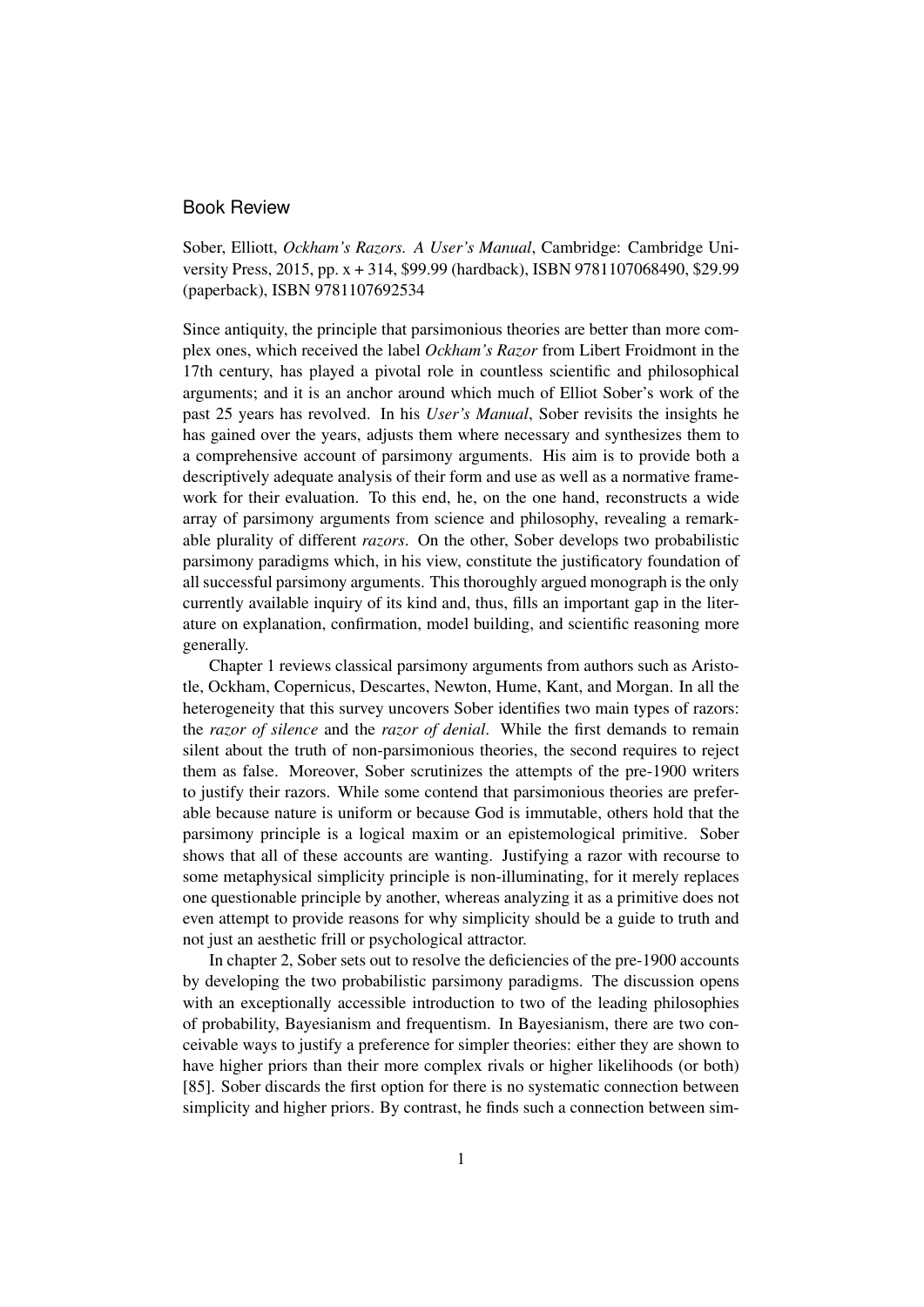plicity and higher likelihoods. More specifically, with recourse to Reichenbach's *principle of the common cause* Sober identifies seven background assumptions (e.g. that common causes screen-off their effects, that separate causes are mutually independent, that causes are probability-raisers, etc.) such that, if a system complies with these assumptions, models featuring a single common cause can be proven to have higher likelihoods than models with multiple separate causes. Based on the *law of likelihood* it follows that the more parsimonious (common-cause) models have higher posterior probabilities and, hence, are preferable on Bayesian grounds.

In frequentism, by contrast, "more parsimonious models, when fitted to the data, often confer lower probabilities on the data at hand; here parsimony and likelihood clash" [141]. Nonetheless, by drawing on the *Akaike Information Criterion* (AIC) Sober shows that when it comes to estimating the predictive accuracy of a model from a frequentist perspective, likelihood is only one relevant measure, another one being the number of adjustable parameters in the model. AIC penalizes models for complexity, to the effect that, whenever complex models do not fit the data significantly better, their parsimonious rivals have higher predictive accuracy and, hence, are preferable on frequentist grounds [131]. This paradigm also presupposes the fulfillment of empirical assumptions, for example, that repeated estimates of the value of an adjustable parameter form a bell-shaped distribution [133].

The main upshot of these paradigms is two-fold. First, the parsimony principle is neither primitive nor rooted in some metaphysical parsimony postulate; instead it follows (mathematically) from standard probabilistic frameworks of confirmation and model selection. Sober speaks of *reductionism about parsimony*: parsimony is not an end in itself; it is only epistemically relevant if it contributes to a more fundamental epistemic goal. Second, the principle of parsimony cannot be validated *a priori*, rather, its justification depends on the viability of empirical background assumptions. Hence, Ockham's razor is *context-sensitive*: it is only applicable in modeling contexts that satisfy the relevant background assumptions.

Chapters 3 and 4 then apply the two paradigms to two types of parsimony arguments in evolutionary biology and psychology, respectively. Chapter 3 argues that under certain assumptions about the evolutionary process (e.g. that it has the Markov property), cladistic parsimony—according to which phylogenetic trees inducing a minimal amount of character state changes are preferable—is justified within the Bayesian paradigm. In chapter 4, Sober discusses various studies investigating whether chimpanzees are mind-readers or mere behavior-readers. He first finds that neither of the parsimony paradigms are conducive to decide the matter based on the experiments reported in those studies, which have tested single behavioral responses of chimpanzees only. He then suggests a new type of experiment, which, by testing multiple behavioral responses, could generate evidence favoring the mind-reading hypothesis over its behavior-reading rival.

Finally, in chapter 5 Sober assumes what he calls *methodological naturalism*<sub>p</sub>: "philosophical theories should be evaluated by the same criteria that ought to be used in evaluating theories in natural science" [245]. In that light, he investigates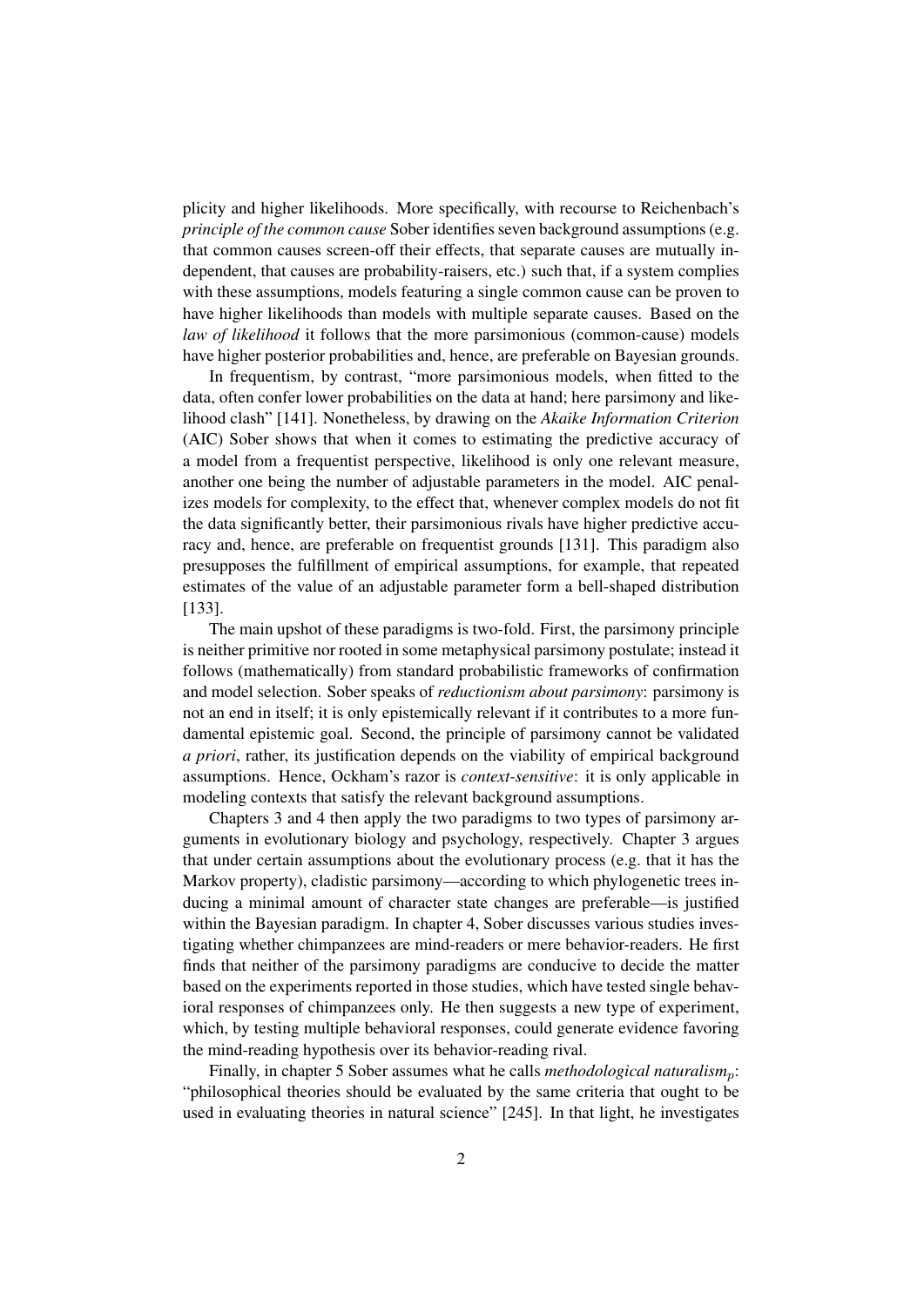whether six classical parsimony arguments from philosophy—thematically ranging from atheism, mind-body identity and epiphenomenalism to moral realism, Platonism, and solipsism—meet the quality benchmarks imposed by his parsimony paradigms. It turns out that only the arguments for atheism and mind-body identity pass the test.

Most of Sober's argument reconstructions are very illuminating and he succeeds in developing a compelling framework for the evaluation of parsimony arguments. In addition, Sober's monograph stands out for its conceptual clarity and transparency with respect to background assumptions, which typically remain implicit in discussions of Ockham's razor. Conversely, however, those passages of the book that do not meet those high standards are all the more noticeable. For instance, Sober works with a misleading notion of closeness to the truth. For him, a proposition  $p$  being close to the truth does not mean that  $p$  is approximately true (i.e.  $p$  has a fuzzy truth value close to 1), rather it means that  $p$  states something close to some target proposition q that is true [146]. This then creates the 'paradox' that a false proposition can be closer to the truth than a true one. For instance, if the temperature in a room is 20 $\degree C$ , the proposition "The temperature is 0 $\degree$  or 10 $\degree$ or 20◦ or . . . " is true but, according to Sober, farther away from the truth than the false proposition "The temperature is 20.1°" [144-147]. This is a mere artifact of Sober's misleading terminology. A disjunction with one true and many false disjuncts may be less *informative* than a false statement with only one disjunct, but the former is as close to the truth as it gets. Truth is no guide to informativeness, but it surely is a guide to truth.

Another passage that does not meet the usual quality standards of the book is Sober's suggestion of a new type of experiment to test the mind-reading hypothesis for chimpanzees [217-243]. Experiments on this hypothesis typically focus on one behavioral response  $R_1$  and test whether a stimulus S raises the probability of the chimpanzee exhibiting behavior  $R_1$ . Yet, a probabilistic dependence between  $S$  and  $R_1$  can be equally accounted for by a causal model featuring an intervening mental ('mind-reading') variable  $M$  on the path from  $S$  to  $R_1$ , and by a pure behavior-reading model that directly links  $S$  to  $R_1$ . As an alternative experimental set-up, Sober suggests to investigate two responses  $R_1$  and  $R_2$ . If, in the resulting data, S screens-off  $R_1$  from  $R_2$ , the behavior-reading model is selected, but if S fails to screen-off, Sober claims it follows that there is an intervening variable between S and  $R_1/R_2$  [222], which constitutes "evidence for mind-reading" [241]. However, there are many models without intervening variables that could equally account for S's failure to screen-off, for instance, one with a direct causal dependence between  $R_1$  and  $R_2$  or one with a latent common cause that is not located between S and  $R_1/R_2$  but on the same level as S. Sober does not discuss any of these options. Possibly, they can be excluded for the chimpanzee case based on empirical background assumptions, but Sober does not mention any such assumptions. As it stands, his proposal on how to distinguish between behavior- and mind-reading models is inconclusive.

Finally, Sober's rejection of the master argument for epiphenomenalism [260-